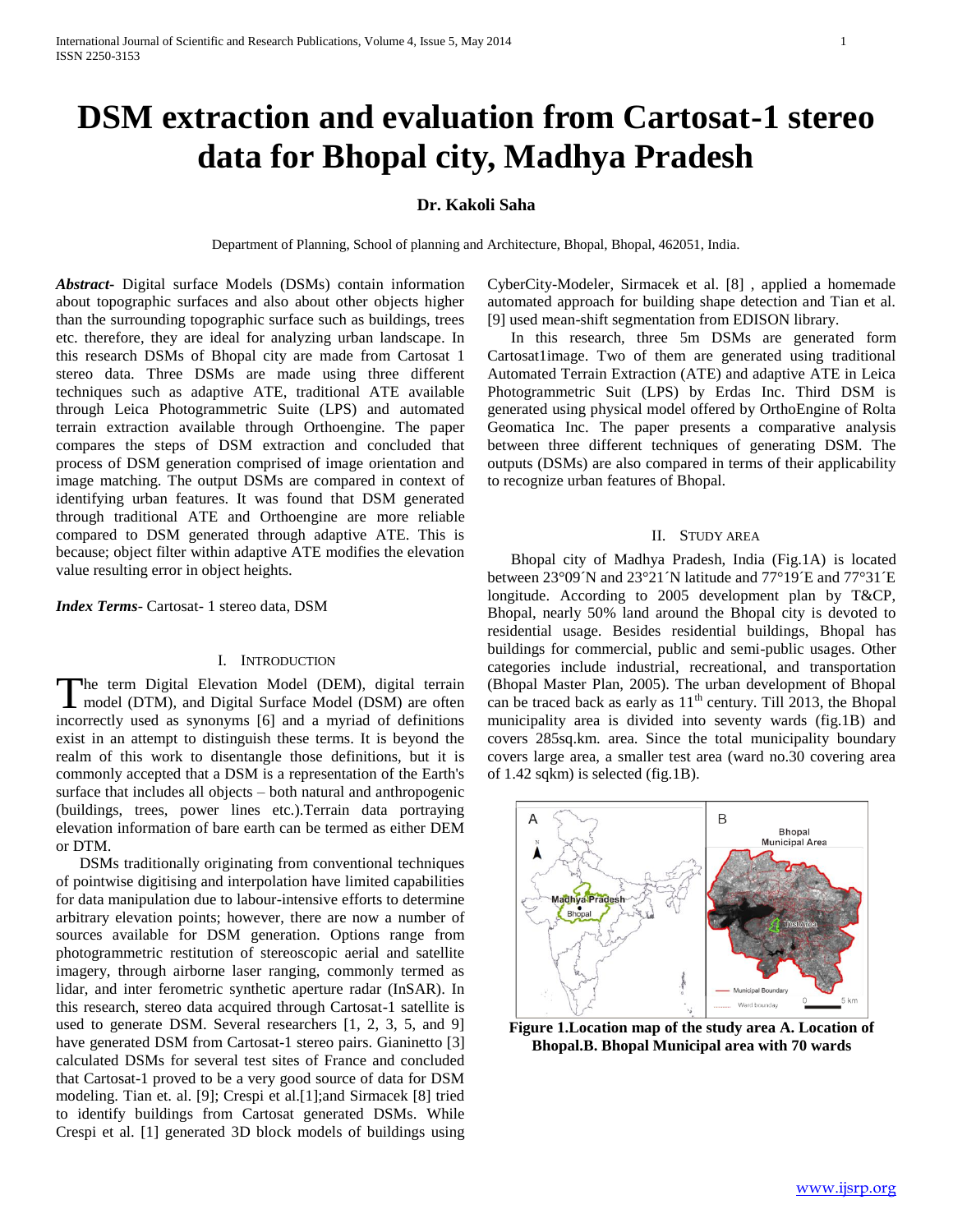## III. DATA USED

3.1. Satellite imagery

 There are two Cartosat-1 scenes which covers the Bhopal Municipal area. Details about the Cartosat scenes are given in the table 1.

**Table1. General characteristics of the Cartosat-1 Images used in this study**

| <b>Product ID</b> | Path | Row  | Date<br>of<br>pass              | Orbit<br>N <sub>0</sub> | <b>Sun</b><br><b>Elevation</b> | Sun<br><b>Azimuth</b> |
|-------------------|------|------|---------------------------------|-------------------------|--------------------------------|-----------------------|
| 132873900401      | 0532 | 0290 | $16^{\text{th}}$<br>Feb<br>2012 | 36719                   | 47.31                          | 144.35                |
| 132873900302      | 0532 | 0289 | $16^{\text{th}}$<br>Feb<br>2012 | 36719                   | 49.42                          | 141.77                |

 These data sets are provided as Orthokit GeoTiff format and referenced to the WGS84 ellipsoid and datum. Cartosat-1 carries two high-resolution imaging cameras: the afterward looking camera (Aft) and the foreword looking camera (Fore), both the cameras are able to collect panchromatic images with a spatial resolution of 2.5 m on the ground. Thus, each set of data is composed of two images namely band A and band F images. The imaging cameras are fixed to the spacecraft to acquire nearsimultaneous imaging of the same scene (with a delay of 52 s between the Fore and the Aft acquisitions) from two different angles:  $+26^{\circ}$  with respect to nadir for the Fore camera and  $-5^{\circ}$ with respect to nadir for the Aft camera.

## 3.2. Ground Control Points

 Six Ground Control Points (GCPs) are collected using a high performance DGPS with about 50 cm horizontal accuracy and 8 m vertical accuracy. The GCPs are acquired with UTM projection and WGS 84 datum. The points are all located on the ground. Those GPS points are well distributed throughout the test area (Fig. 2).



**Figure 2. Location of the test area anddistribution of GCP points over the test area**

# IV. METHODOLOGY FOR DSM GENERATION

# 4.1.Generating DSM in LPS

 Leica Photogrammetric Suit (LPS) version 11 software package is used to generate DSM from Cartosat-1 stereo data pairs. As the test area falls within the first scene of table 1 (Product Id 132873900401) only that scene is considered for

further analysis. The method of generating DSM in LPS is described in the flow chart (fig. 3)



**Figure 3.Flow chart showing steps for generating DSM from Cartosat-1 data in LPS**

a) Creating block files or .blk files

 The process of DSM generation in LPS starts with creating a block project file defining the geometric model as RPC model. Cartosat-1 stereo scenes are provided with Rational Polynomial Coefficient (RPC) within Rational Function (RF) sensor model. The Rational Polynomial Coefficient (RPC) file contains the third degree polynomial coefficients that relate the image to the object space considering the imaging sensor geometry. These RPCs are sensor derived and terrain independent [7]. Rational Polynomial satellite sensor models are simpler empirical mathematical models relating image space (line and column position) to latitude, longitude, and surface elevation. The name Rational Polynomial derives from the fact that the model is expressed as the ratio of two cubic polynomial expressions [4]. The block project has assigned the horizontal and vertical coordinates with UTM projection and WGS 84 datum. The stereo pair images band A and band F (refer section 3.1.) are added to the frame.

#### b) Setting up internal geometry

 The software performs interior and exterior orientation of stereo pairs by extracting information from RPC file. Interior orientation defines the internal geometry of a sensor, as it existed at the time of image capture and exterior orientation is the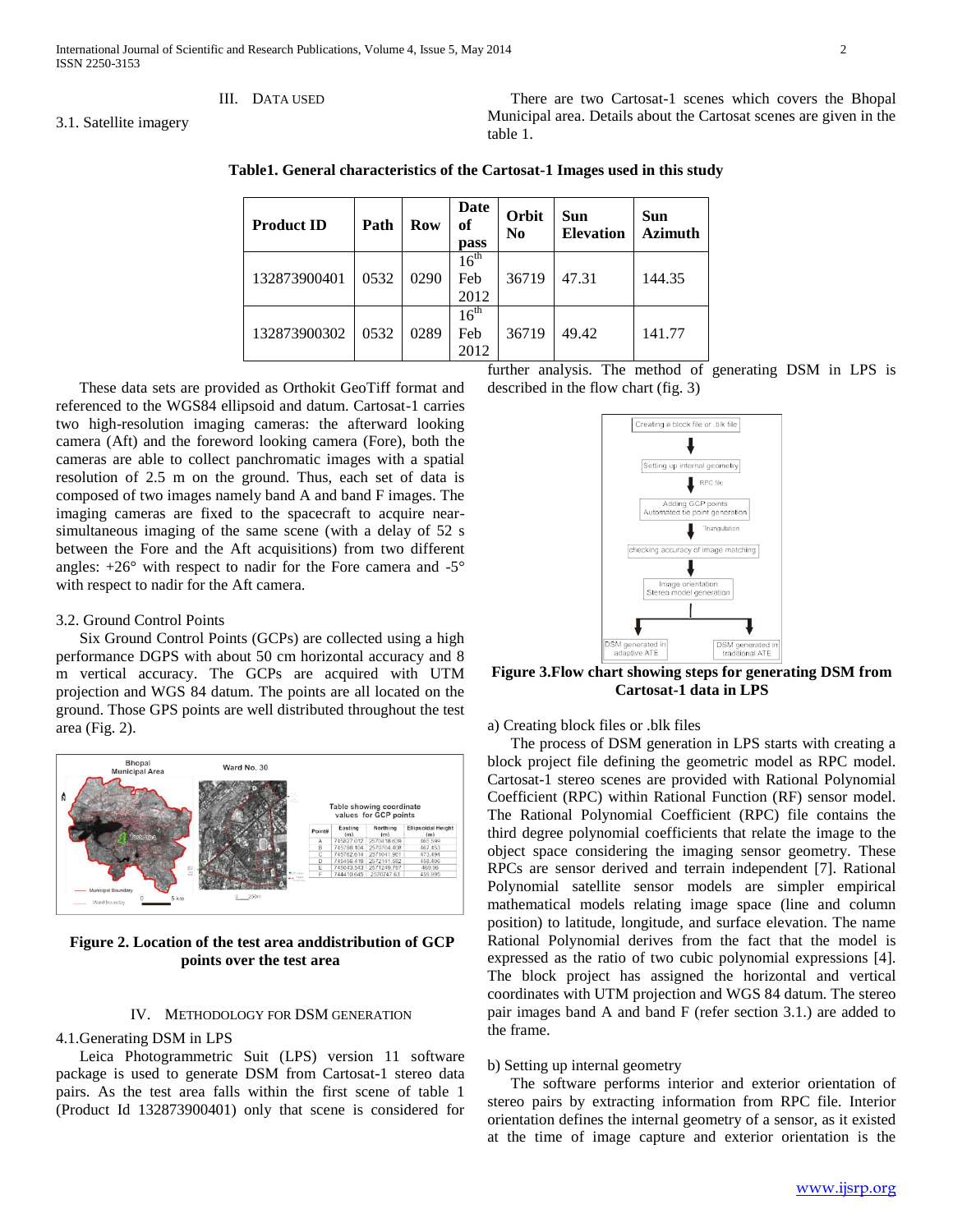position and angular orientation of the sensor that captured the image.

# c) Adding GCP points and automated tie point generation

 LPS supports both manual and automatic GCP and tie points collection. The software selects a matching point in one image, finding its conjugate point in the other (stereomate) image. During Image Matching in LPS, a correlation window exists on the reference image and a search window exists on the neighbouring overlapping image. The cross-correlation coefficients are calculated for each correlation window among the search window. The correlation coefficient considered as the measure of similarity between the image points appearing within the overlapping areas of image pair. Total 110 tie points are generated in the overlapping area whose ground coordinates are not known. Software use math model to calculate the coordinates of the tie points. In this research the math model is already defined as rational function model (section 4.1.a). Using classical point measurement tool six ground points are added to the images. The X,Y, and Z values for CGP points were provided. Fig.4 shows overlapping images and distribution of tie points and GCP points.



**Figure 4. Distribution of tie points and GCP points on overlapping stereo pairs**

d) Checking accuracy of the math model

 The triangulation was run after adding GCPs and tie points. Triangulation process established relation between images, sensor model and ground points (Krishnamurthy, 2008). Process was run to check the accuracy for GCPs and tie points. The triangulation error report for GCPs is shown in figure 5.



# **Figure 5. Triangulation error report automatically generated by LPS**

 In figure 5, the RMSE of total image is 0.6977 pixels. RMSE value below one pixel is the confirmation of the fact that the RF Model is accurate. Elevation values for tie points are then calculated using the math model. The calculated elevation values serve as seed vortices for DSM generation.

# e) DSM extraction with traditional ATE

 The next phase of the experiment is DSM extraction. Classic Automated Terrain Extraction tool is used for DSM extraction. The output cell size is set to 5m considering the Ground Sampling Distance (GSD) of the original stereo pair is 2.5 m. A recent study described the best resolution as twice the satellite's image pixel size to avoid degradation of the DSM's structure (Gianinetto, 2009). Fig.6B is showing the output DSM generated in traditional ATE.

# f) DSM extraction with adaptive ATE

 Adaptive ATE, which was introduced to LPS from its 10.1 version uses a global DEM to initialize a surface model and iteratively refines it with image registration on different pyramid levels. Matching results from current pyramid will be used to update terrain range at next lower pyramid (Xu, 2008). Thus the accuracy of matching improves. The global DEM generated with 3-second SRTM DEM. Fig.6.A is showing the DSM extracted with adaptive ATE.



**Figure6. A. DSM of the test area generated with adaptive ATE (resolution 5 m); B. DSM of the test area generated with traditional ATE (resolution 5 m).**

4.2.Generating DSM in Orthoengine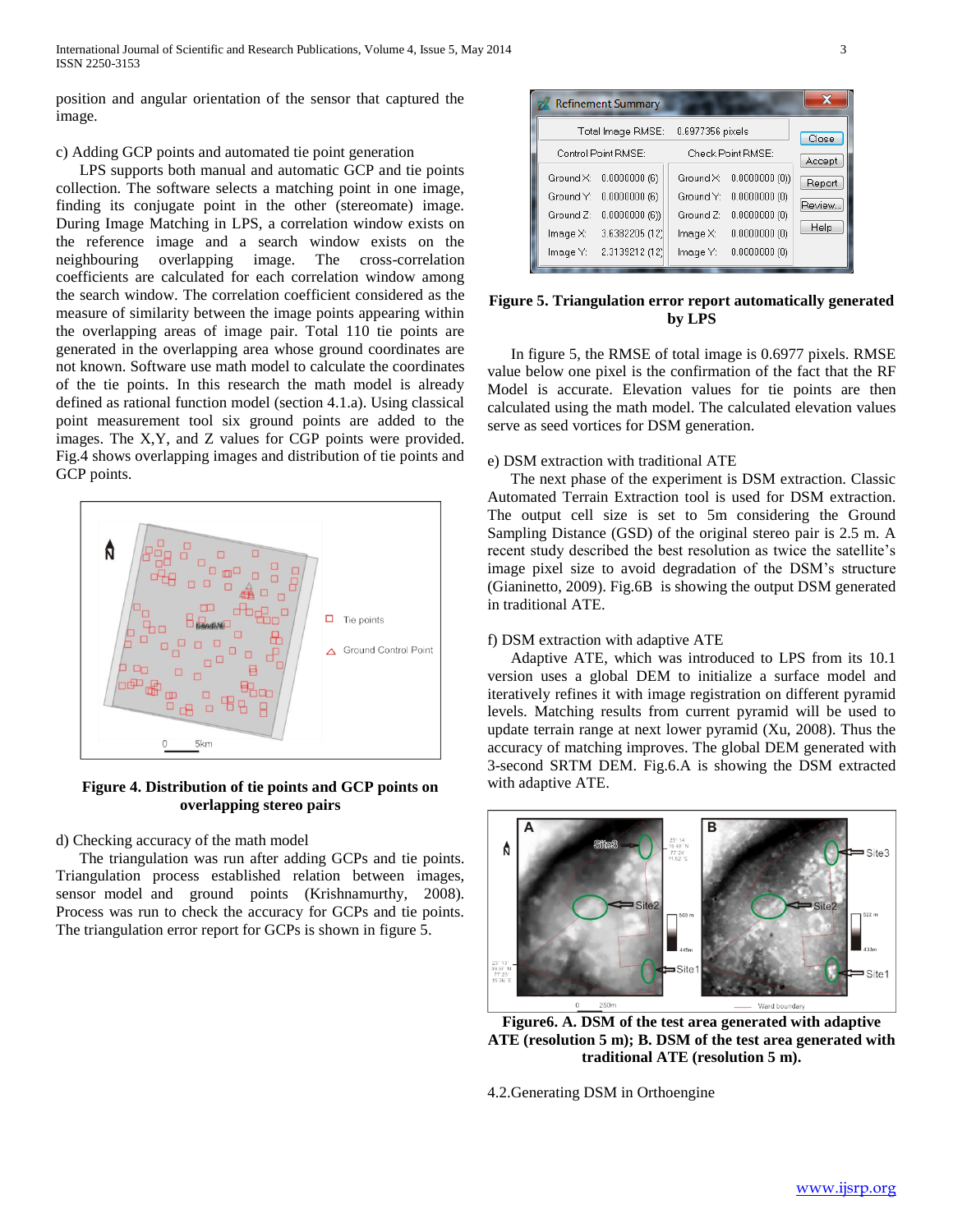The steps for generating DSM in Orthoengine by PCI Geomatica is shown in flow chart (fig.7).



**Figure 7.steps for generating DSM in Orthoengine**

 Fig.7 shows that the orthoengine follows same procedure like LPS to generate DSM. Like LPS Orthoengine also uses same Rational Functions Math Model to calibrate the elevation values for matched points. RPC file is used to perform image orientation and to generate epipolar image. The only difference Orthoengine offers is adjustments in few parameters. For example, unlike LPS it does not allow user to set search window or correlation coefficient (see text in section 4.1.a). The output DSM generated in Orthoengine is displayed in figure 8.



**Figure8 . DSM generated in Orthoengine**

## V. DISCUSSION

5.1Comparing traditional DSM with adaptive DSM

 Urban features specifically buildings are more recognizable in adaptive DSM compared to traditional DSM. To investigate the matter more closely three sites are selected in both the images and building outlines are compared (fig. 6). It is observed that

building edges are sharper in traditional DSM (fig.6B). The reason may be the object filtering used in adaptive ATE. Object filtering is a blunder elimination technique, which removes most spikes as well as points on buildings and trees resulting drop in elevation. As a result, edges of buildings are blurred in adaptive DSM. Also, range of elevation is higher (522m to 433 m) in traditional DSM as compare to adaptive DSM (509m to 445m).

5.2.Comparing Orthoengine generated DSM with other DSMs

 Figure 8 shows that urban features, specifically buildings are recognizable in Orthoengine generated DSM. Same three sites have been identified in the DSM and it is found that buildings of those particular sites are recognizable with sharp edges. To investigate the matter more closely the average elevations of buildings of those three sites have been measured in three DSMs. The table 2 shows the measured elevation values.

**Table 2: Elevation comparison of same sites between three DSMs**

| Methods                | Elevation in meter |                   |       |  |  |
|------------------------|--------------------|-------------------|-------|--|--|
|                        | Site1              | Site <sub>2</sub> | Site3 |  |  |
| Adaptive ATE           | 477                | 485               | 483   |  |  |
| <b>Traditional ATE</b> | 489                | 489               | 492   |  |  |
| Orthoengine            | 488                | 489               | 492   |  |  |

 Heights of same buildings are significantly low in adaptive DSM compared to DSM generated through traditional ATE and Orthoengine (Table 2).

#### VI. CONCLUSION

 In this research, the process of extracting DSM from Cartosat 1 stereo data is explained. Three different methods offered by two different commercial softwares are used to generate the DSMs. The study area is Bhopal city; the DSMs are compared in context of recognizing urban features. The analysis shows that generation of automated DSM involves image orientation and image matching. Image orientation is performed using information from RPC file. For Cartosat 1 data, RPC file is provided by the vendor. Image matching is performed by identifying matched points in both images of stereo pair and the coordinates of the matched points are calculated using userdefined geometric model. Both softwares uses rational function models to calculate the elevation values for matched points and those values act as seed vortices for DSM generation. The first two DSMs are generated within LPS using adaptive ATE and traditional ATE. From its 10.1 version, LPS is offering adaptive ATE which is an advance algorithm to improve the accuracy of image matching. The third DSM is generated in Orthoengine. The three output DSMs are compared and it is found that urban features such as buildings, roads are more distinct in the DSMs generated through traditional ATE and Orthoengine. On the other hand, in DSM generated through adaptive ATE, the edges of urban features are blurred and therefore hard to recognize. This is because the object filter within adaptive ATE removes the elevation spikes of individual object resulting blur edges for those objects. The modification of elevation also affects the